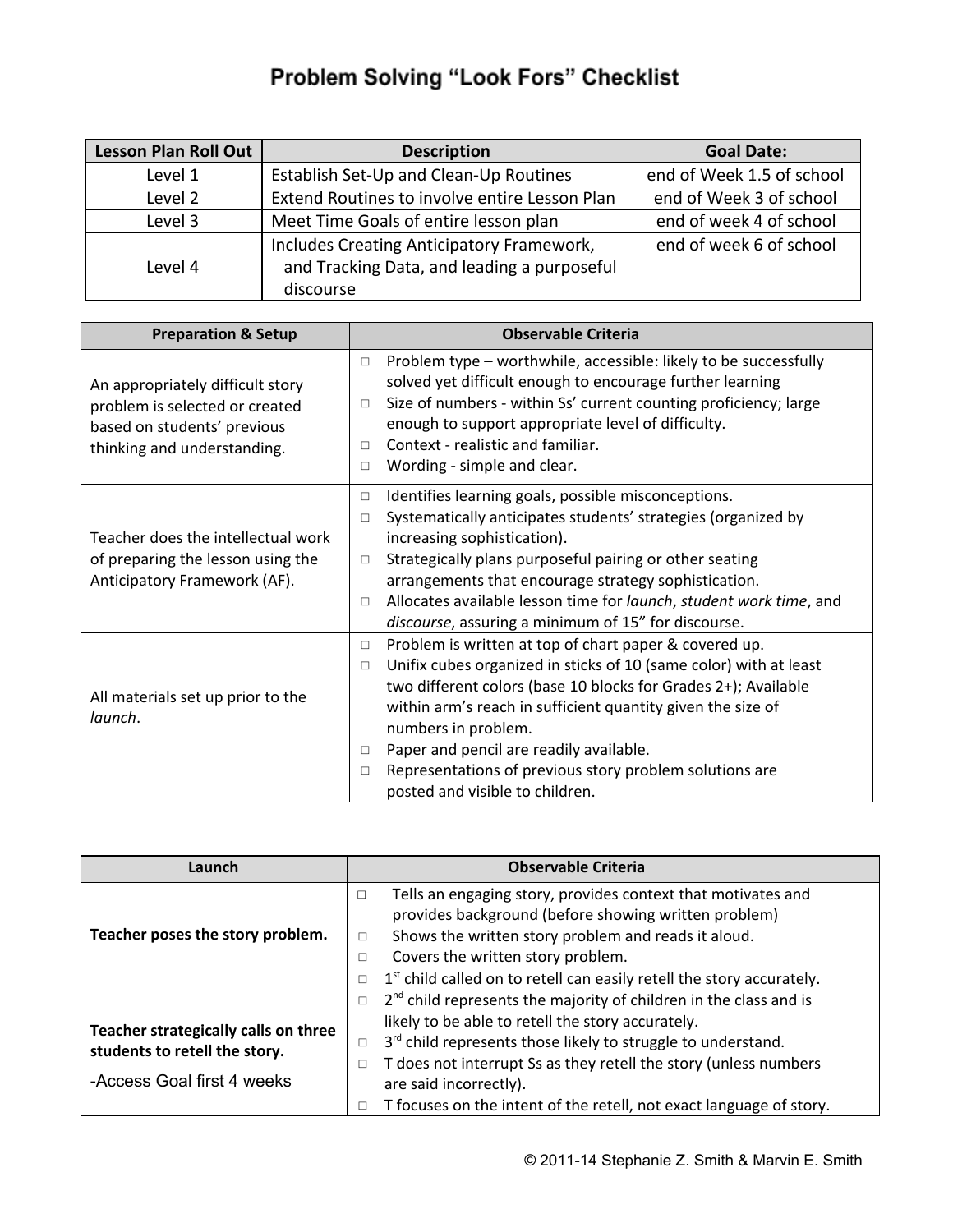## Problem Solving "Look Fors" Checklist

|                                                                                                                                                                 | If S struggles with the retell, ask the S. who just successfully<br>retold the story to retell the story again. The S who struggled<br>needs to successfully retell the story, even when several<br>attempts are needed.                                                                                                                                        |
|-----------------------------------------------------------------------------------------------------------------------------------------------------------------|-----------------------------------------------------------------------------------------------------------------------------------------------------------------------------------------------------------------------------------------------------------------------------------------------------------------------------------------------------------------|
| <b>Teacher poses a comprehension</b><br>question to engage relational<br>thinking and support the<br>reasonableness of solutions.<br>-Access Goal First 4 weeks | T uncovers the written story problem.<br>$\Box$<br>T asks a comprehension question about the story and expects<br>$\Box$<br>children to begin the relational thinking work as they explain what<br>they think and why.<br>Ss' responses to the comprehension question use evidence from the<br>story (NOT explanations of keywords, operations, or strategies). |

| Student Work Time (8'-10")                                                                                                                                                                                        | <b>Observable Criteria</b>                                                                                                                                                                                                                                                                                                                                                                                                                    |
|-------------------------------------------------------------------------------------------------------------------------------------------------------------------------------------------------------------------|-----------------------------------------------------------------------------------------------------------------------------------------------------------------------------------------------------------------------------------------------------------------------------------------------------------------------------------------------------------------------------------------------------------------------------------------------|
| Teacher monitors strategies<br>students are using to solve the<br>problem.                                                                                                                                        | First checks in with Ss using the most sophisticated strategies<br>$\Box$<br>T strategically circulates to understand and track which<br>□<br>strategies children are using to solve the problem.<br>T identifies the strategies to be shared by children during the<br>$\Box$<br>discourse, as related to the learning goals for the lesson.                                                                                                 |
| Teacher purposefully selects<br>strategies to be shared during<br>culminating discussion (discourse),<br>selects to maximize connections<br>among strategies and accomplish<br>the learning goals for the lesson. | T understands these strategies thoroughly enough to represent<br>$\Box$<br>them accurately during the discourse phase.<br>T decides the order of strategies to be shared and notifies the<br>$\Box$<br>specific Ss, including the order in which they will share their<br>strategies (e.g., using numbered index cards).<br>As needed, T selects a student to retell another student's<br>$\Box$<br>strategy and notifies the specific child. |

| Discourse (At least 15")                                      | <b>Observable Criteria</b>                                                                            |  |
|---------------------------------------------------------------|-------------------------------------------------------------------------------------------------------|--|
|                                                               | T reserves 10 - 15 minutes for discourse (the MOST important<br>$\Box$                                |  |
|                                                               | part of the lesson), and                                                                              |  |
|                                                               | Strategic order of strategies shared, least-to-most sophisticated<br>$\Box$                           |  |
| Teacher orchestrates discourse<br>focused on articulating and | Establishes and maintains expectations for respectful and clearly<br>$\Box$<br>articulated discourse. |  |
|                                                               |                                                                                                       |  |
| representing children's strategies                            | Children sit in a circle, make eye contact, respond to eachother<br>$\Box$                            |  |
|                                                               | When asked, Ss share their strategies with the other Ss,<br>$\Box$                                    |  |
|                                                               | uninterrupted by the teacher (unless there is a need to clarify                                       |  |
|                                                               | what a S did so the teacher can represent it accurately).                                             |  |
|                                                               | T's representation matches the exact strategy or counting<br>$\Box$                                   |  |
|                                                               | process used by S (using S's language); T circles the answer.                                         |  |
|                                                               | T asks the story problem question and elicits an answer from S in a<br>$\Box$                         |  |
| Teacher precisely creates a                                   | complete sentence; Records number & unit next to representation                                       |  |
| representation that accurately                                | T asks the S for the number sentence that matches his/her<br>$\Box$                                   |  |
| portrays the strategy each<br>student shares.                 | strategy and records an accurate number sentence, drawing a                                           |  |
|                                                               | box around the answer.                                                                                |  |
|                                                               | T manages space on the chart paper to represent all strategies<br>$\Box$                              |  |
|                                                               | and number sentences shared.                                                                          |  |
| Discourse engages all students.                               | Each student talks to the class rather than the teacher.<br>$\Box$                                    |  |